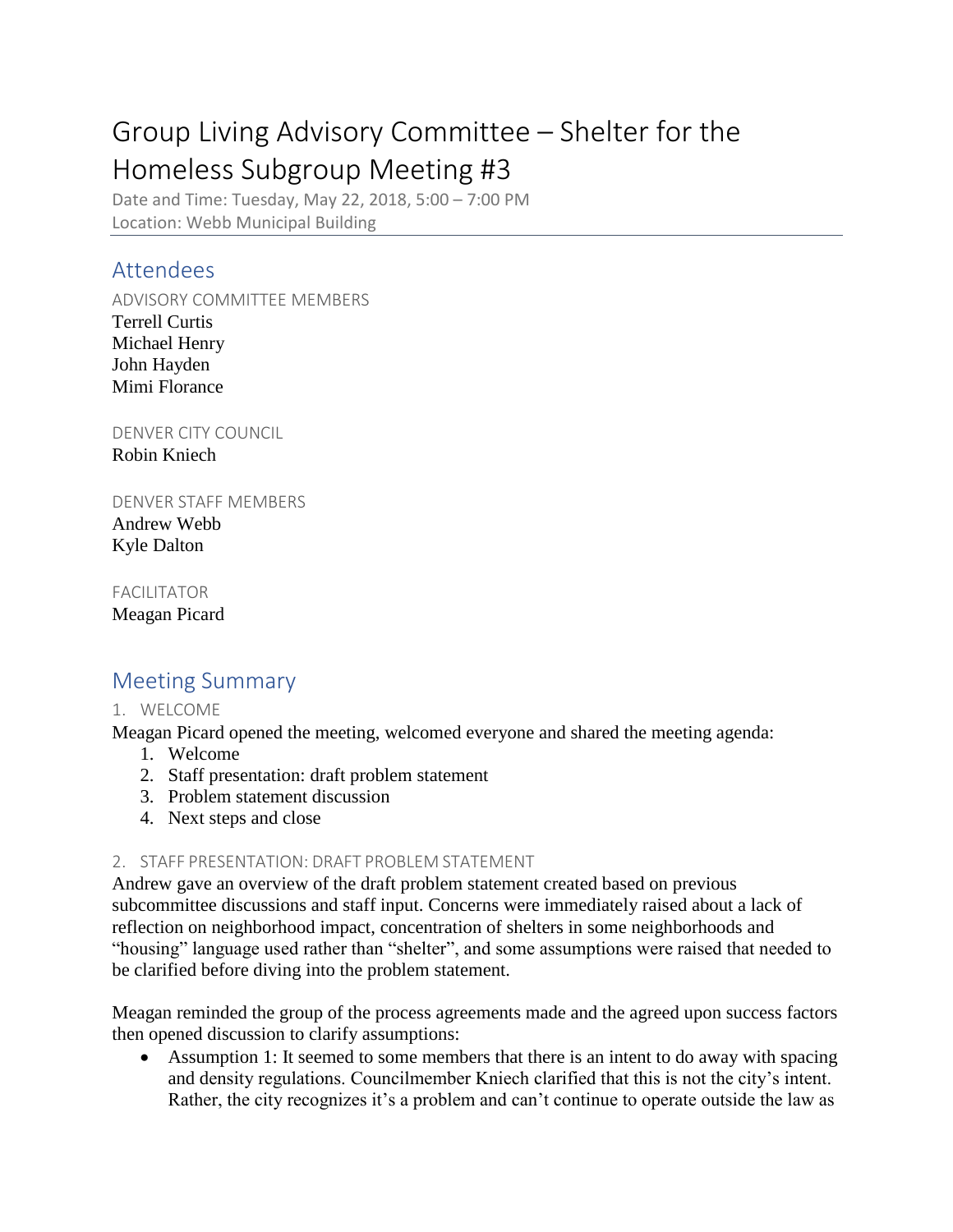written in DZC (all large shelters operating with emergency exceptions to DZC) but is not recommending a solution. Meagan reminded the group that we are trying to clarify the problems now; solutions will come next. The issue was clarified further that the problem statement does not acknowledge that concentration of poverty is a problem.

- Assumption 2: Problem statement should include more about all problems with homelessness (besides impacts to people experiencing homelessness, concentrations also increase 911 calls and unsanitary conditions). It was clarified that the focus of this group is on how shelters are regulated in the DZC. Since other issues beyond that scope are also important, a "bike rack" was started to capture those issues to share with others in the city that can work on them. Issues on the bike rack from this meeting included:
	- o Non-resident service method in large shelters (buses drop off hundreds of people at one site for services) creates additional pressure and challenges in those neighborhoods.
	- o Bad property/building management at various facilities creates additional negative impacts in neighborhoods.
	- o Learn more about PSH in non-zoning context?
- Assumption 3: Neighborhood concerns interpreted as wanting to close shelters in the neighborhood where there is a legacy concentration of shelters and services, which the city doesn't want to do. It was clarified that this is not neighborhood representatives' intent; the desire is to prevent further growth where there is already legacy concentration. It was also acknowledged that we can learn from and improve that situation. The DZCrelated problem is that it has been too difficult to open shelters elsewhere, so pressure stays in one area.

Also during this discussion, it was determined that goal #5 needed to be updated to add "equity across neighborhoods" to the end of the sentence for clarity of intent.

- 3. DRAFT PROBLEM STATEMENT EDITS
	- Recommended change to problem statement element #2: Barriers in DZC inhibit creation in new areas throughout the city has exacerbated concentration of legacy services.
	- Recommended changes to problem statement element #3: Include these elements:
		- o Spacing, density and bed count regulations have resulted in over-reliance on emergency declaration, which creates transparency problems and may result in unintended consequences
		- o Council district is not the right geographic unit for density and spacing requirements (solution to consider in future: radius, census tract; consider grandfathering; consider best practices from IACH and others)
		- o Bed count may not be the right unit either (solution to consider in future: person count); creates inhumane impact, such as people sleeping on mats rather than beds
		- o Definition of uses is a problem (clarify in element #1?)
	- Recommended changes to problem statement element #4: Add to description:
		- o Clarification about religious assembly regulations
		- o Separate out each component of this issue for clarity, e.g. "purpose unclear," "method challenging," "public meeting requirement is onerous." Committee members noted that the public meetings are a good to have but regulations need to